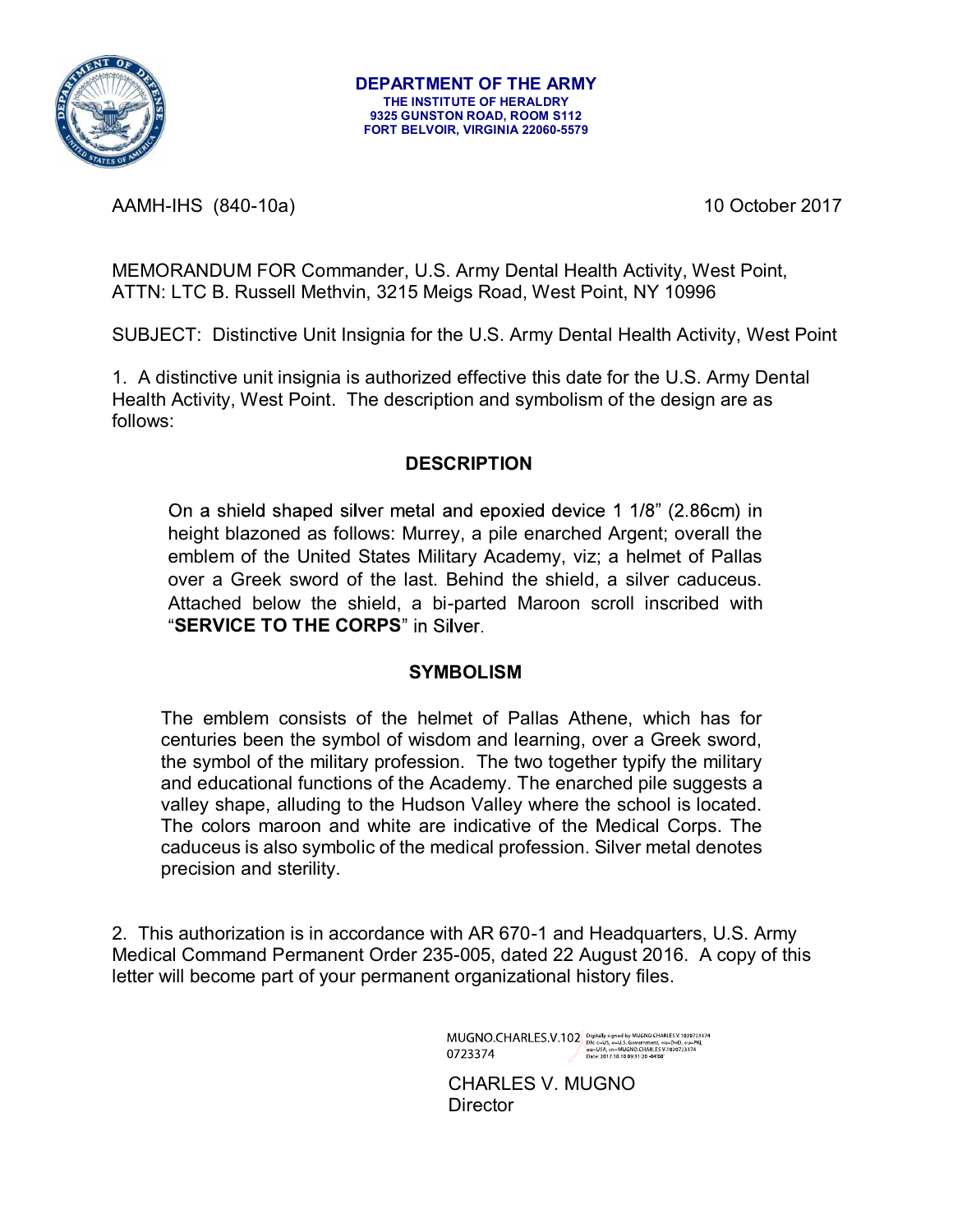

6X SIZE



**ACTUAL SIZE** 

**DISTINCTIVE UNIT INSIGNIA DENTAL HEALTH ACTIVITY WEST POINT, NEW YORK**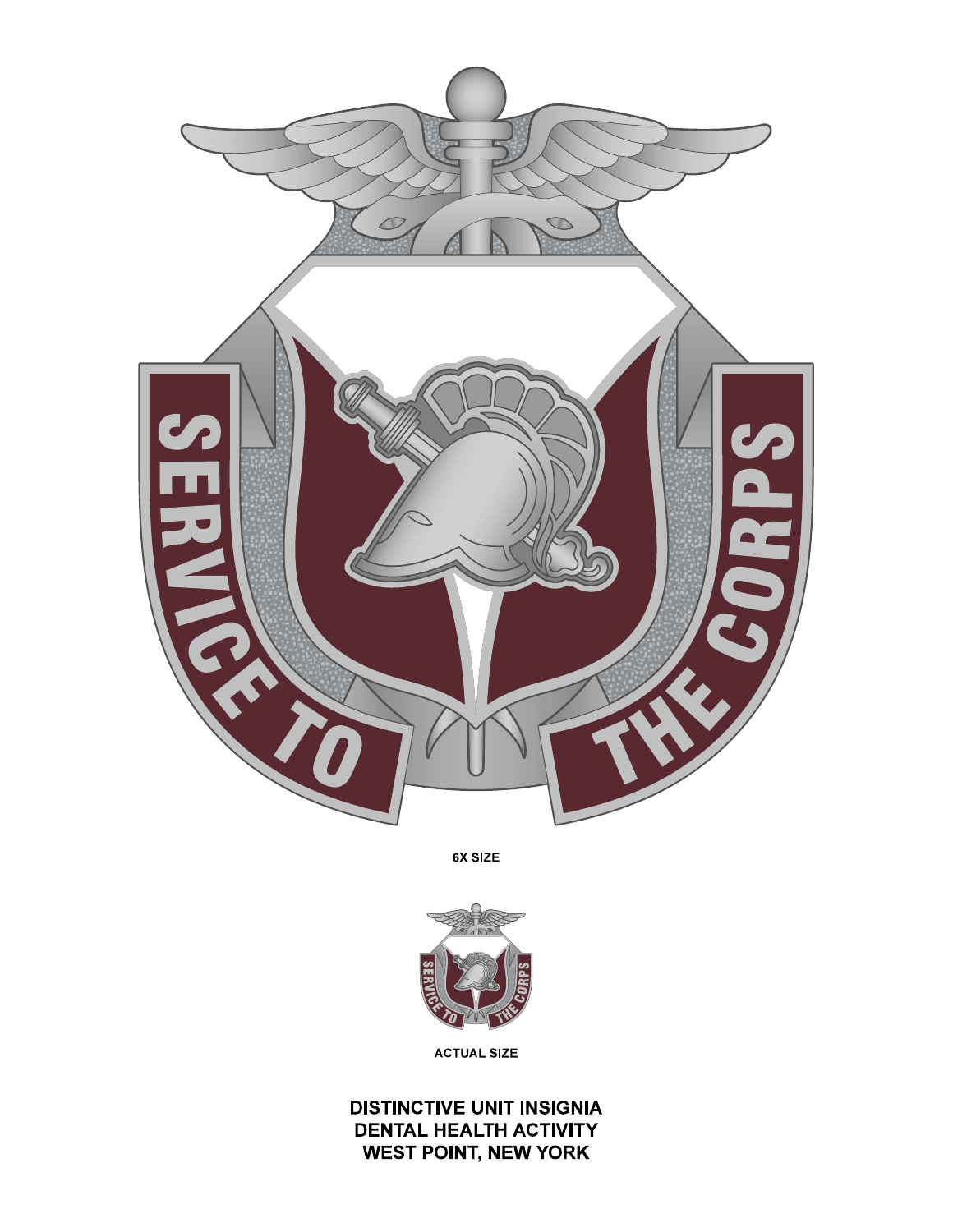

## *DENTAL HEALTH ACTIVITY USMA WEST POINT, NEW YORK*

\*\*This Drawing is 6x-Actual Size\*\*

ACTUAL SIZE-------1 1/8" ± 1/64" High (2.86 cm ± 0.04 cm)

METAL COLOR------Silver PLATING--------------Nickel FINISH-----------------Mirror-like polish

DESIGN:

CHARGES-----------Flush, helmet and sword to be recessed & modeled, nickel plated first and filled with clear epoxy #40; caduceus to be modeled

LETTERING---------Finished metal PIERCING------------None, area between scroll and shield to be recessed and textured EPOXY----------------Floating CHIP No's------------Red #6, White #28, Clear #40

# **TYPE II D-6971**

### **FOR COLOR PLACEMENT ONLY NOT FOR COLOR MATCH**

*APPROVED THE INSTITUTE OF HERALDRY, DEPARTMENT OF THE ARMY*

*CHARLES V. MUGNO*

*DIRECTOR*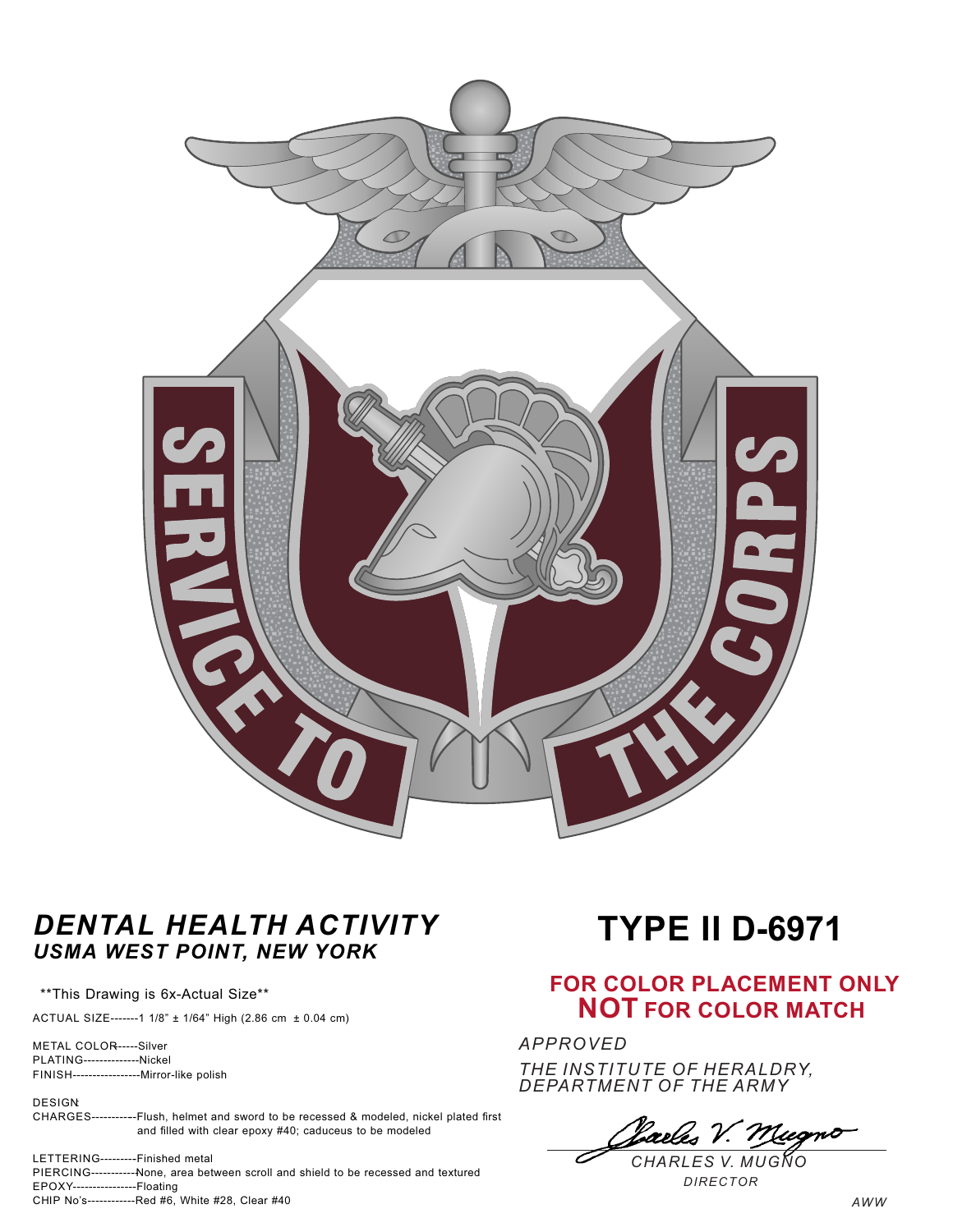

## *DENTAL HEALTH ACTIVITY USMA WEST POINT, NEW YORK*

\*\*This Drawing is 6x-Actual Size\*\*

ACTUAL SIZE-------1 1/8" ± 1/64" High (2.86 cm ± 0.04 cm)

METAL COLOR------Silver PLATING--------------Nickel FINISH-----------------Mirror-like polish

DESIGN:

CHARGES-----------Flush, helmet and sword to be recessed & modeled, nickel plated first and filled with clear epoxy #40; caduceus to be modeled

LETTERING---------Finished metal PIERCING------------None, area between scroll and shield to be recessed and textured EPOXY----------------Floating CHIP No's------------Red #6, White #28, Clear #40

# **TYPE II D-6971**

*APPROVED THE INSTITUTE OF HERALDRY, DEPARTMENT OF THE ARMY*

*CHARLES V. MUGNO*

*DIRECTOR*